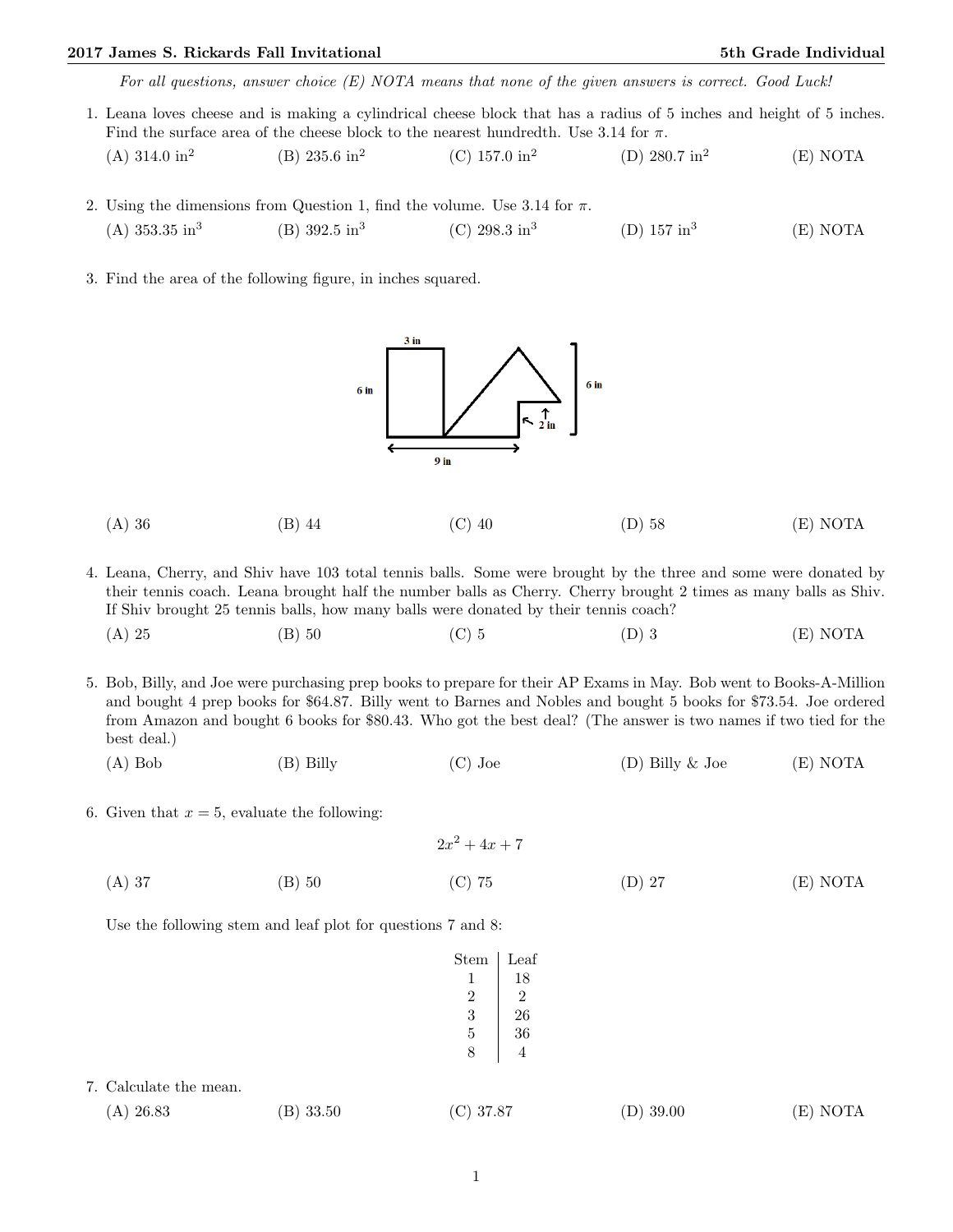| 2017 James S. Rickards Fall Invitational    |            |          |           | 5th Grade Individual |  |  |
|---------------------------------------------|------------|----------|-----------|----------------------|--|--|
| 8. What is the sum of the range and median? |            |          |           |                      |  |  |
| (A) 86                                      | $(B)$ 33.5 | $(C)$ 65 | $(D)$ 129 | (E) NOTA             |  |  |

9. Grace has 5 gallons of milk. She sells 12 quarts and drinks 6 pints of milk. How many cups of milk does Grace have left?

(A) 20 (B) 10 (C) 32 (D) 16 (E) NOTA

10. Armaan loves to visit different bookstores and buy their collections. At a bookstore, there are 1600 books and 200 movies.  $\frac{5}{8}$  of the books are fiction and the rest are nonfiction.  $\frac{2}{5}$  of the movies are documentaries and the rest are comedies. Each nonfiction book is \$9 and each comedy is \$6. If Armaan bought  $\frac{7}{15}$  of the nonfiction books and  $\frac{1}{5}$ of the comedies, how much money did Armaan spend at the bookstore?

(A) 5400 (B) 2664 (C) 3240 (D) 6120 (E) NOTA

11. Leana loves free samosas and going to movies. At the movie theatre, she found a birthday girl and asked her for samosas. The birthday girl agreed to give her a samosa, but only if Leana could solve a math problem. Help Leana out by finding the sum of the following Roman Numerals: MDLV, MDVIII, LXI.

- (A) 3174 (B) 3172 (C) 3124 (D) 3122 (E) NOTA
- 12. Solve:

$$
1 \cdot 1^{0} + \frac{9 \cdot 9}{3^{3} \cdot 3} - \sqrt{4}
$$
  
(A) -1  
(B) 1  
(C) 8  
(D) 0  
(E) NOTA

13. Diyah and Nalina were playing tag. To get away from Diyah, Nalina decides to climb a tree by jumping to catch a branch. The branch was 190.5 cm above the ground and Nalina is 5'1" including her arm length. How high does Nalina have to jump to reach the branch? (Hint: There are 2.54 centimeters in an inch.)

- (A) 35.56 in (B) 61 in (C) 45.43 in (D) 28.3 in (E) NOTA
- 14. Solve:

$$
\frac{201!}{199! \cdot 2!}
$$
\n(A) 40200 \t\t (B) 20100 \t\t (C) 19900 \t\t (D) 0.505 \t\t (E) NOTA

15. Deekshita and Keerthana are determined to work out this year. It is possible for them to lose one pound by running 5 miles. They both can run 5 miles in 30 minutes. If Deekshita and Keerthana will dedicate 10 hours to running every week, then how many pounds will each of them lose each week?

(A) 100 (B) 500 (C) 20 (D) 25 (E) NOTA

16. Bob and Billy are number psychics and always think of numbers that are related to each other. The sum of two numbers they think of is 67. The difference of these two numbers is 5. What is the greater of the two numbers? (A) 25 (B) 36 (C) 42 (D) 53 (E) NOTA

17. Order the following from least to greatest:  $\sqrt{484}$ ,  $\frac{2}{9}$  $\frac{2}{9}, 2\frac{2}{5}$  $\frac{2}{5}$ , 67%, 3! (A)  $\frac{2}{9}$ , 3!, 67%,  $2\frac{2}{5}$  $\frac{1}{5}$  $\sqrt{484}$  (B)  $\sqrt{484}$ ,  $2\frac{2}{5}$  $\frac{2}{5}$ , 3!, 67%,  $\frac{2}{9}$  $\frac{2}{9}$  (C)  $\frac{2}{9}$ , 67%, 3!, 2 $\frac{2}{5}$  $\frac{1}{5}$ √  $\overline{484}$  (D) 67%,  $\frac{2}{9}$  $\frac{2}{9}, 2\frac{2}{5}$  $\frac{1}{5}$ , 3!, √ 484 (E) NOTA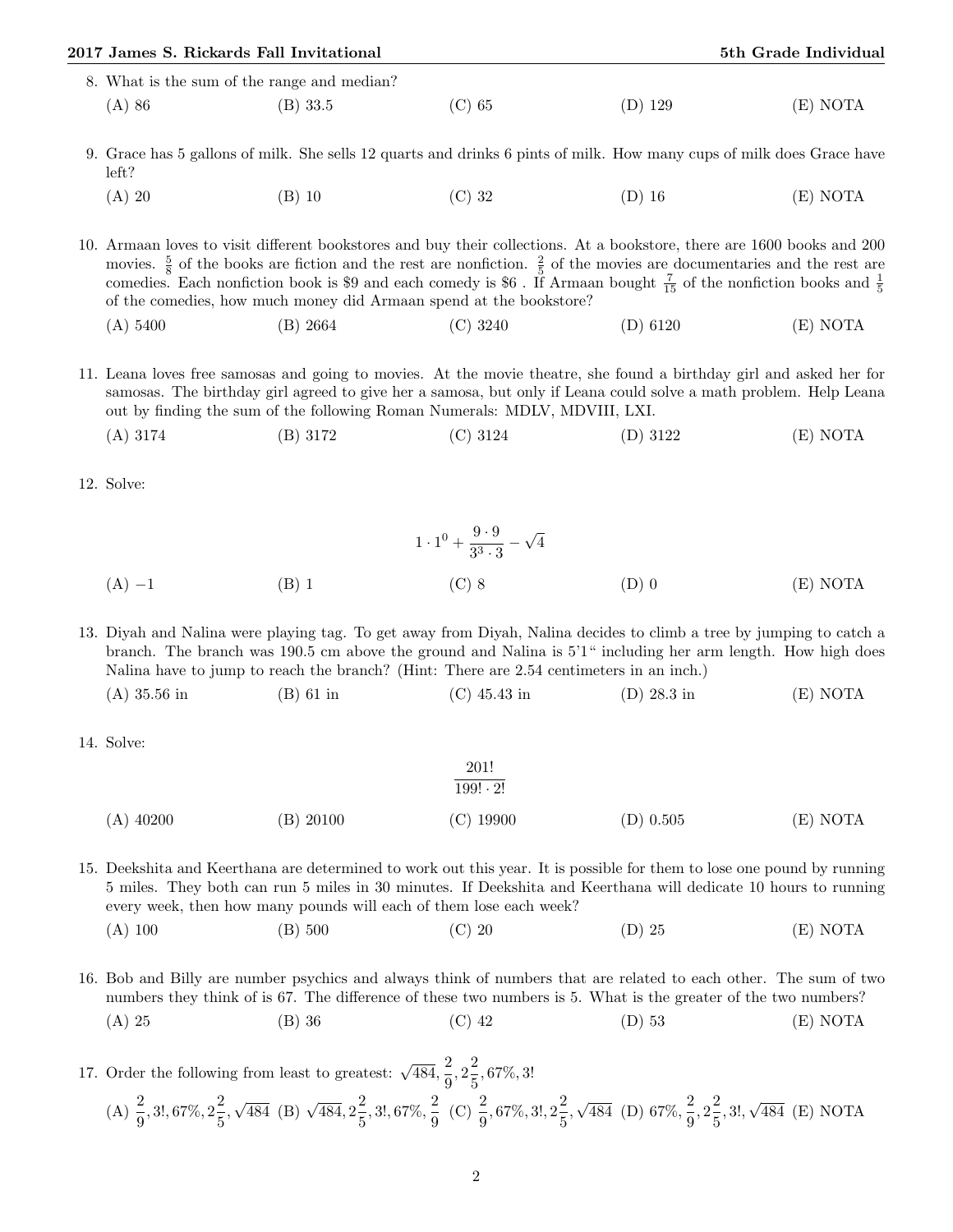## 2017 James S. Rickards Fall Invitational 5th Grade Individual 5th Grade Individual

- 18. Grace and Chaquayla are running a carnival booth. At the booth, there is a target with three areas worth 25 points, 50 points, and 100 points. The probability that Grace hits the area worth 25 points is  $\frac{1}{3}$ , and the probability that she hits the area worth 50 points is  $\frac{1}{2}$ . What is the probability Grace hits the area worth 100 points, given that she always hits somewhere on the target?
	- (A)  $\frac{5}{6}$ (B)  $\frac{1}{6}$ (C)  $\frac{2}{5}$ (D)  $\frac{3}{5}$ (E) NOTA

19. Complementary angles are two angles that add up to 90 degrees. The measure of one angle, x, is 22 degrees less than the measure of its complement. What is the value of angle  $x$ , in degrees?

(A) 44 (B) 34 (C) 32 (D) 42 (E) NOTA

20. Billy and Diyah went out for dinner to their favorite Italian restaurant, Bob's. Billy's bill was \$45.13 and Diyah's bill was \$39.24. Billy gave a tip of 2% of his bill, while Diyah gave a tip of 5% of her bill. What was the total amount of money, rounded to the nearest cent, spent by both Billy and Diyah at Bob's after tip?

(A) \$87.23 (B) \$114.07 (C) \$85.21 (D) \$46.03 (E) NOTA

21. In how many different ways can the letters in the word MATH be arranged? For example: ATMH and MAHT are two arrangements.

(A) 36 (B) 24 (C) 12 (D) 64 (E) NOTA

22. Ishana has a portrait stand where she paints only two types of portraits. It takes Ishana 5 minutes to paint a small  $5\times5$  canvas portrait and 20 minutes to paint a  $1\times10$  canvas portrait. There are 20 people in line and 7 of them want a  $5\times 5$  portrait painted. How much time will Sam have to spend to paint canvases for all 20 people?

|  | $(A)$ 3 hours 20 minutes $(B)$ 12300 seconds |  | $(C)$ 12000 seconds | $(D)$ 200 minutes | (E) NOTA |
|--|----------------------------------------------|--|---------------------|-------------------|----------|
|--|----------------------------------------------|--|---------------------|-------------------|----------|

- 23. At the Pangaea dinner, the menu had the following options:
	- · A plate with foods from 3 different countries costs \$5.
	- · A plate with foods from 5 different countries costs \$6.
	- · A plate with foods from 7 different countries costs \$7.

Jawad and Antonio were very hungry that evening and decided to buy 2 plates with food from 3 countries, 1 plate with food from 5 countries, and 1 plate with food from 7 countries. If Antonio and Jawad only pay in quarters, dimes, and nickels, which of the following is a possible combination of coins that they used to pay for their dinner?

(A) 89 quarters, 7 dimes, 1 nickel

- (B) 90 Quarters, 6 dimes, 1 nickel
- (C) 91 Quarters, 1 dime, 2 nickels
- (D) 88 Quarters, 7 dimes, 2 nickels
- (E) NOTA
- 24. Eduardo and Mahir moved into a new house that has a big tree in its backyard. The distance between the tree and the house is 6 meters and the height of the tree is 26.24 feet. What is the distance between the top of the tree to the bottom of the house, given that  $1$  meter  $= 3.28$  feet?

(A) 14.43 feet (B) 5.73 feet (C) 32.80 feet (D) 20.32 feet (E) NOTA